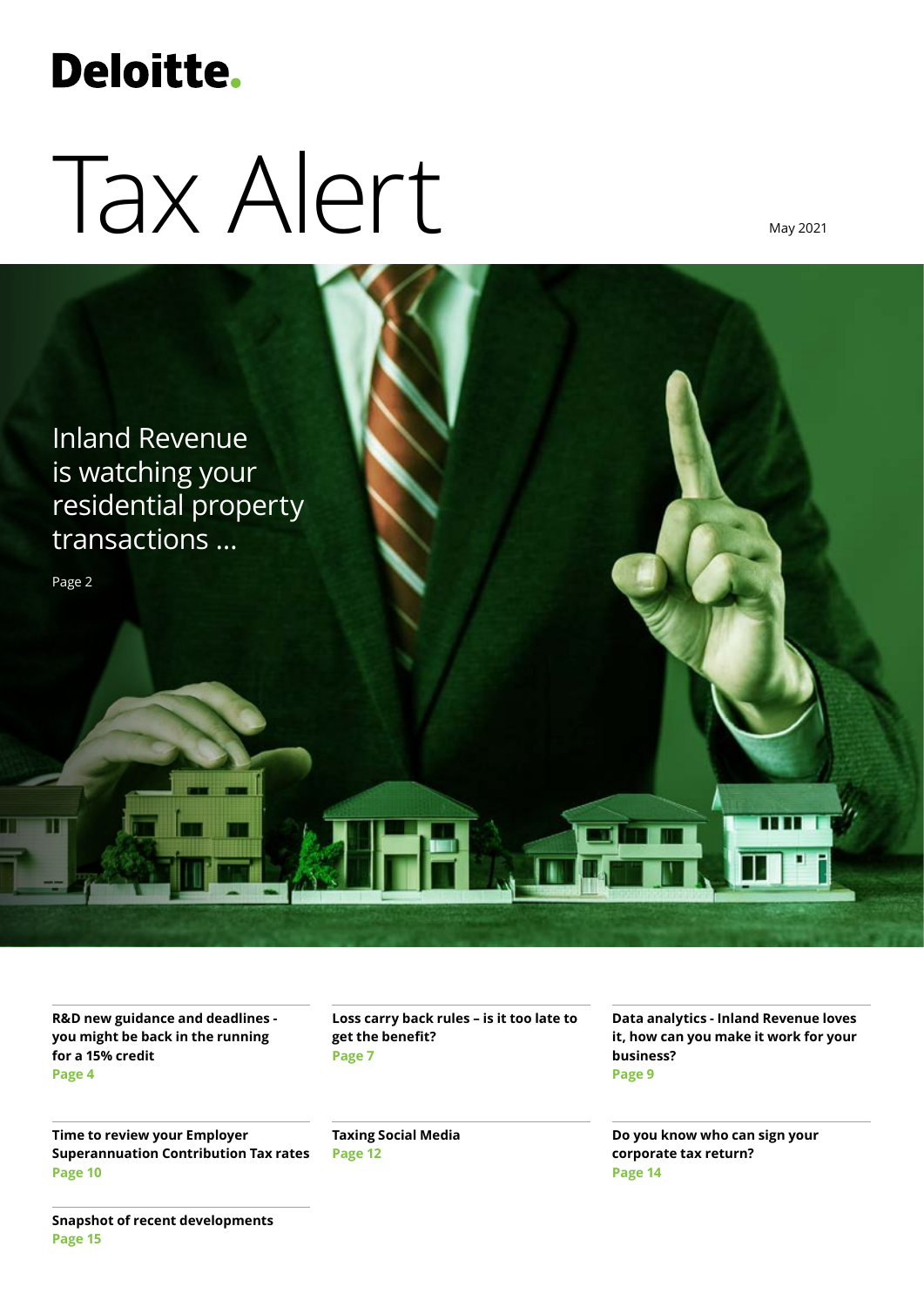### Inland Revenue is watching your residential property transactions …

### By Susan Wynne

Anyone keeping up with the debate on the housing sector will be aware that the tax system is one of the tools being used to try and slow demand and assist first home buyers over investors. The bright-line test, which taxes profits made on residential land acquired and disposed of within the applicable bright-line period, subject to some exceptions, is one such tool.

The extension of the bright-line test from 5 years to 10 year (see our comments in the [April 2021 Tax Alert](https://www2.deloitte.com/nz/en/pages/tax/articles/changes-to-the-property-tax-landscape.html)) has generated interest in the level of compliance with the bright-line rules. As a result, Inland Revenue has recently released information on its compliance activity and compliance rates in this area.

An important takeaway from the information Inland Revenue has provided is that it is actively monitoring when residential properties are bought and sold and how this compares to income tax returns filed. The information collected via the land transfer tax statement completed by both buyers and sellers of land (unless exempt) and provided to Land Information New Zealand (LINZ) includes IRD numbers to identify the parties to a transaction and is being used by Inland Revenue to monitor land transactions.

We have previously discussed increasing Inland Revenue activity in relation to the bright-line test in the [December 2020 Tax](https://www2.deloitte.com/nz/en/pages/tax-alerts/articles/inland-revenue-steps-up-activity-on-taxing-house-sales.html?nc=1)  [Alert](https://www2.deloitte.com/nz/en/pages/tax-alerts/articles/inland-revenue-steps-up-activity-on-taxing-house-sales.html?nc=1). The results of that initial activity are [now available](https://media.ird.govt.nz/articles/compliance-with-the-bright-line-test/) and make for interesting reading.

To better understand taxpayer compliance with the bright-line rules Inland Revenue has looked at data from the 2019 and earlier tax years where property sales have been completed and the related income tax return has been filed. From this data, Inland Revenue has determined:

- **•** For 2019 of the 28,552 property sales which occurred during the bright-line period, 9,126 transactions were identified as being potentially taxable based on the information Inland Revenue has on when properties are bought and sold.
- **•** While Inland Revenue has noted that investigations into the 2019 property sales are on-going, 33% correctly included bright-line income in their income tax return filed. Inland Revenue usually has sale price data so can determine what it might expect to be included as taxable income.
- **•** Based on prior year investigations, experience tells Inland Revenue a further 37% are likely not subject to the bright-line rules, usually due to the main home exemption. Taxpayers are simply not completing the land transfer tax statement correctly to indicate this.

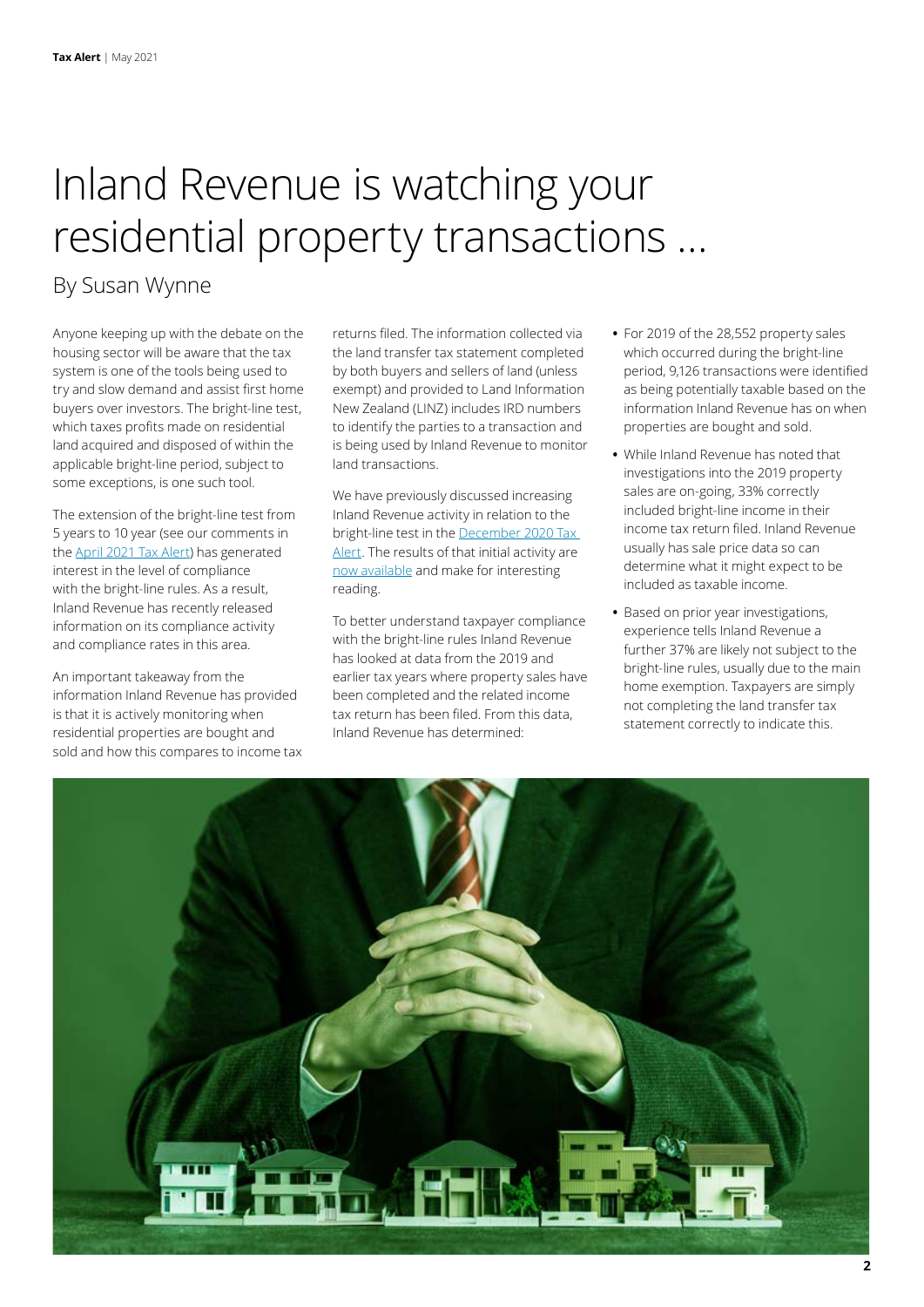- **•** Other taxpayers will have included the bright- line income in their income tax return but not in the right way.
- **•** Where taxpayers were found to have not reported income under the bright-line test, 80% will correct their mistake when Inland Revenue first contacts them.
- **•** A small percentage (estimated at 3%) will not be reporting income required under the bright-line test and will require further enforcement to return bright-line income.

Based on this early data Inland Revenue notes that most of the bright-line property sales reviewed were meeting their brightline test obligations.

What we can learn from these results:

- **•** If you are selling residential property check if you will be subject to the brightline rules. Taxpayers may not be familiar with how the rules work and there is some complexity with how the dates apply – especially as these have been changing. Your usual Deloitte advisor can help if you have any queries.
- **•** Compete your land transfer tax statement correctly and in full as part of the sale and purchase documents. A large proportion (37%) of taxpayers identified by Inland Revenue as potentially subject to the rules were actually excluded, usually by the main home exemption. Further investigation by Inland Revenue could have been avoided by completing the paperwork correctly, e.g. ticking the main home box if applicable.

**•** Correctly input any bright-line income into your income tax return to save getting questions from Inland Revenue later on. Inland Revenue has an optional bright-line property form IR833 that can be completed and submitted with your income tax return either in paper form or in myIR. Any taxable gain on sale calculated should also now be included in the Residential Income box in your income tax return – this is a new box on income tax returns intended to make the process of returning bright-line income easier. Remember that you cannot claim a loss on sale under the bright-line rules in most circumstances.

The bright-line test timeframes make it easy to monitor compliance with these rules through the use of data analytics – and we know that Inland Revenue is watching. It is worth understanding your obligations and requirements in relation to the bright-line rules when selling residential property and when filing your income tax return to save the hassle of dealing with Inland Revenue enquiries at a later date.

As always, contact your usual Deloitte advisor if you have any questions about the tax treatment of selling property.



**Susan Wynne Director** Tel: +64 7 838 7923 Email: swynne@deloitte.co.nz

It is worth understanding your obligations and requirements in relation to the brightline rules when selling residential property and when filing your income tax return to save the hassle of dealing with Inland Revenue enquiries at a later date.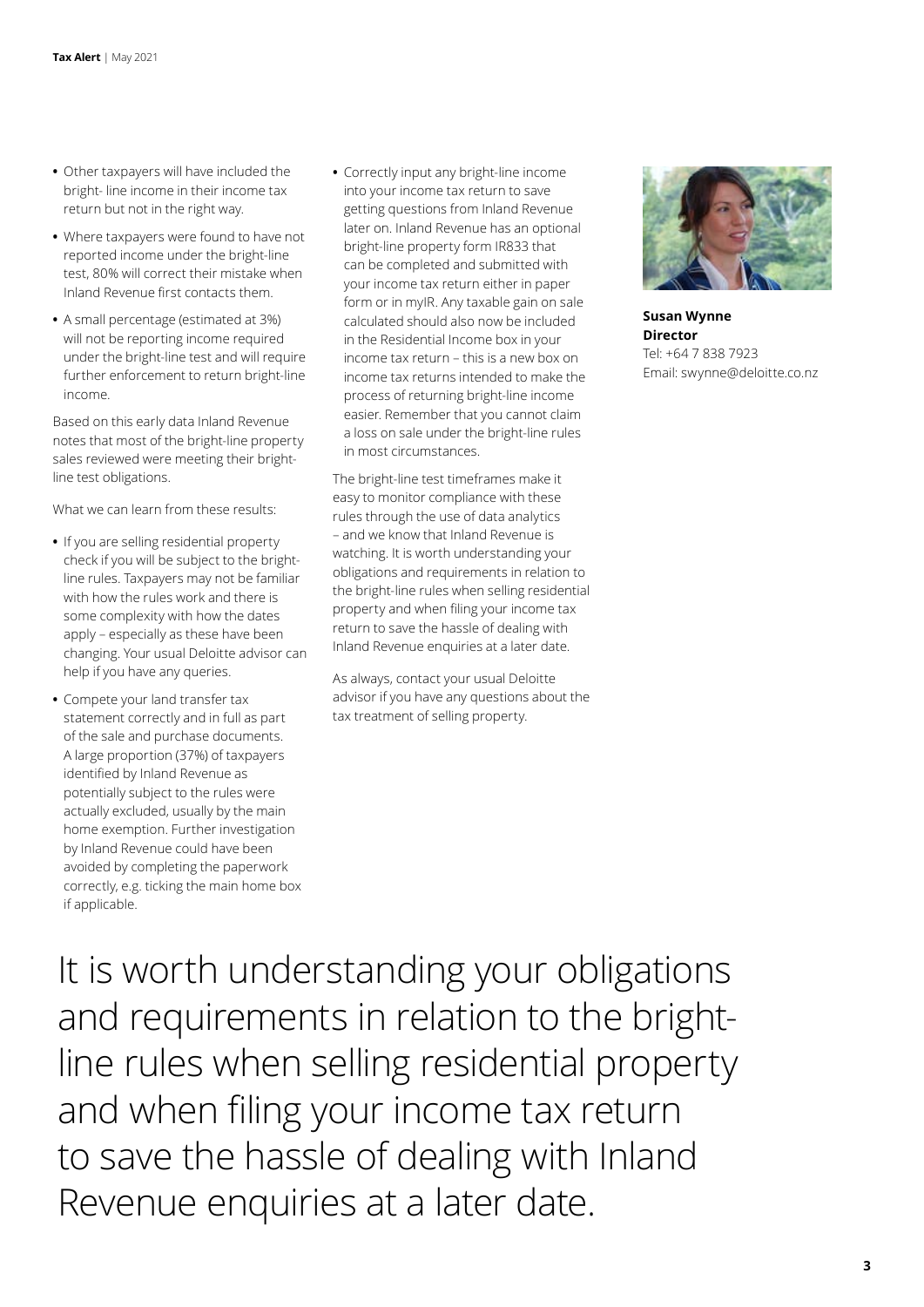### R&D new guidance and deadlines - you might be back in the running for a 15% credit

By Simon Taylor, Brendan Ng and Denver Ingram



If you previously thought that the scope of the Research and Development Tax Incentive (RDTI) was very narrow, now is a great time to reconsider how it could benefit your business under Inland Revenue's updated guidance and extended deadlines.

New R&D guidance material released by Inland Revenue brings a welcome broadening of the interpretation of the rules, and filing extensions are available, including if your R&D activity (or preparation of your claim) has been materially delayed or disrupted by COVID-19. The broadening of the interpretation brings the regime more into line with the overall policy intent of incentivising R&D activity.

#### **New guidance material issued – what does this change?**

Following a consultation process, Inland Revenue has released two new RDTI resources:

- **•** New 5-page [R&D activity eligibility](https://www.ird.govt.nz/-/media/project/ir/home/documents/research-and-development/r-and-d-eligibility-and-activity/r-and-d-credit-eligible-r-and-d-activity.pdf)  [summary](https://www.ird.govt.nz/-/media/project/ir/home/documents/research-and-development/r-and-d-eligibility-and-activity/r-and-d-credit-eligible-r-and-d-activity.pdf)
- **•** Refreshed [R&D Tax Incentive Guidance](https://www.ird.govt.nz/-/media/project/ir/home/documents/forms-and-guides/ir1200---ir1299/ir1240/research-and-development-tax-incentive-guidance---2021.pdf)

These and other documents can be found on the [Inland Revenue RDTI page](https://www.ird.govt.nz/research-and-development/tax-incentive).

There has been some media coverage expressing disappointment in the application of the RDTI to date, especially for software companies. Previously many applications were being declined based on a very strict interpretation of the R&D Tax Incentive Guidance. While the underlying

legislation remains the same, the new guidance confirms how the legislation should be applied in practice, and the team assessing RDTI claims has been trained on the new guidance and follow it closely. The eligibility summary was finalised after the detailed guidance, so the comments in the eligibility summary should prevail.

Further specific guidance on the software sector is also being prepared.

Where wording has changed or a new example introduced this can be seen as a correction or clarification to the previous interpretations that may have been applied too narrowly.

Some of these changes include: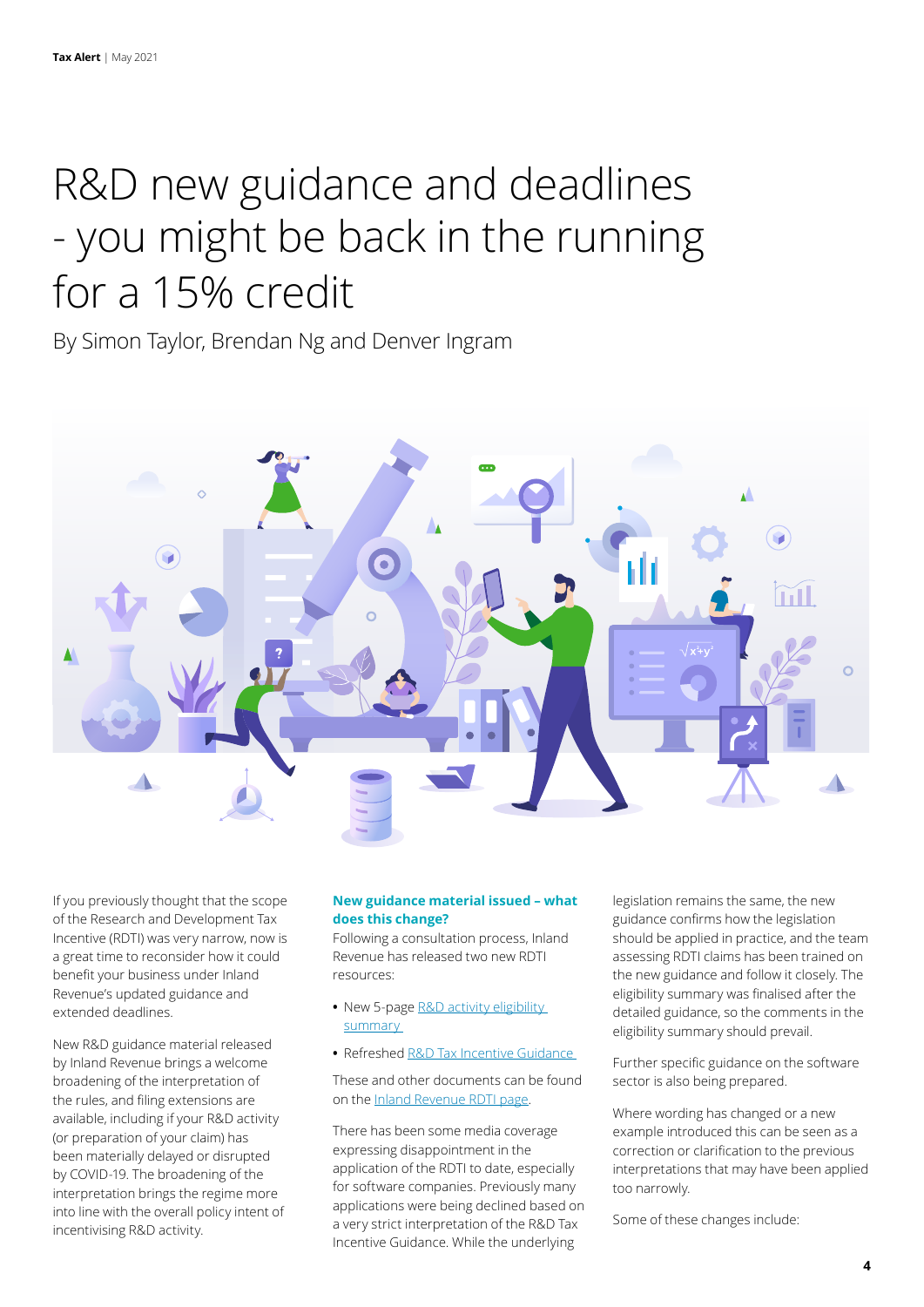| <b>Criteria</b>                                                                   | Then                                                                                                  | <b>Now</b>                                                                                                                                                                                                                                                   |
|-----------------------------------------------------------------------------------|-------------------------------------------------------------------------------------------------------|--------------------------------------------------------------------------------------------------------------------------------------------------------------------------------------------------------------------------------------------------------------|
| New knowledge, and/or new or improved<br>goods, processes or services             | "Newness" test on a worldwide basis.                                                                  | Intent to create something that was "better"<br>than the original should meet the test.                                                                                                                                                                      |
| Scientific or technological uncertainty: what<br>is science and technology        | Did not specify what the realm of science<br>and technology covered.                                  | Defines science and technology to include<br>specifically software development, product<br>development, manufacturing process<br>improvement and medical and food<br>industry science.                                                                       |
| Scientific or technological uncertainty:<br>deducible by a competent professional | Asks whether a competent professional<br>knows that an existing methodology will<br>achieve the goal. | Asks whether, in fact, the competent<br>professional can resolve the uncertainty<br>without undertaking a systematic course<br>of investigation - the test is not one of the<br>degree of confidence which the competent<br>professional has.                |
| Scientific or technological uncertainty:<br>nature                                | Applies when a competent professional<br>does not know whether something is<br>achievable.            | Includes a problem of a scientific or<br>technological nature.                                                                                                                                                                                               |
| Use of known processes                                                            | No uncertainty if a competent professional<br>knows an existing methodology will achieve<br>the goal. | Allows the use of known processes where<br>the result or outcome is unknown.                                                                                                                                                                                 |
| System uncertainty                                                                | Not addressed.                                                                                        | Scientific or technological uncertainty<br>includes the situation where the<br>components of a system and their<br>interactions are known, but the outcome<br>of the system cannot be deduced from<br>the outset. This is a key development for<br>software. |
| Systematic approach                                                               | Required a planned and structured<br>approach.                                                        | Still requires a planned and structured<br>approach but allows for flexibility and<br>adaptation as the process plays out, as long<br>as it remains logical and focused on solving<br>the problem.                                                           |

As a new incentive, it was always intended for the application of the RDTI's rules to be reviewed and consulted on to ensure they were achieving the desired outcome of increasing the amount of R&D done in New Zealand. It is great to see this in action here.

#### **What should I do now?**

If you had considered the regime based on the historical guidance and thought it did not apply, then it is worth re-assessing the level of benefit available under the revised interpretation.

If you see something in the new resources that materially affects what you have already submitted (or did not submit) to Inland Revenue, please get in touch with our R&D team or your usual Deloitte advisor.

#### **COVID-19 extensions**

Two RDTI deadline extensions are now in effect:

- **•** In [April 2021](https://www.taxtechnical.ird.govt.nz/-/media/project/ir/tt/pdfs/determinations/covid-19-variation/cov-21-01.pdf?la=en) the due date for 2020 supplementary returns (being the allin-one application for a 2020 income year R&D tax credit) was extended from 30 April 2021 to 29 June 2021, and the deadline for 2021 criteria and methodology approvals (part of the significant performer regime) was extended – see table for relevant dates.
- **•** In [September 2020](https://www.taxtechnical.ird.govt.nz/-/media/project/ir/tt/pdfs/determinations/covid-19-variation/cov-20-10.pdf?la=en) the due date for general approval (being the application for pre-approval of an activity for a 2021 income year R&D tax credit) was extended – see table for relevant dates.

In both cases the deadline variation only applies where "the planning or conduct of eligible research and development or the ability to appropriately obtain necessary information, seek advice and formulate an application… on time has been materially delayed or disrupted by the COVID-19 outbreak and its effects."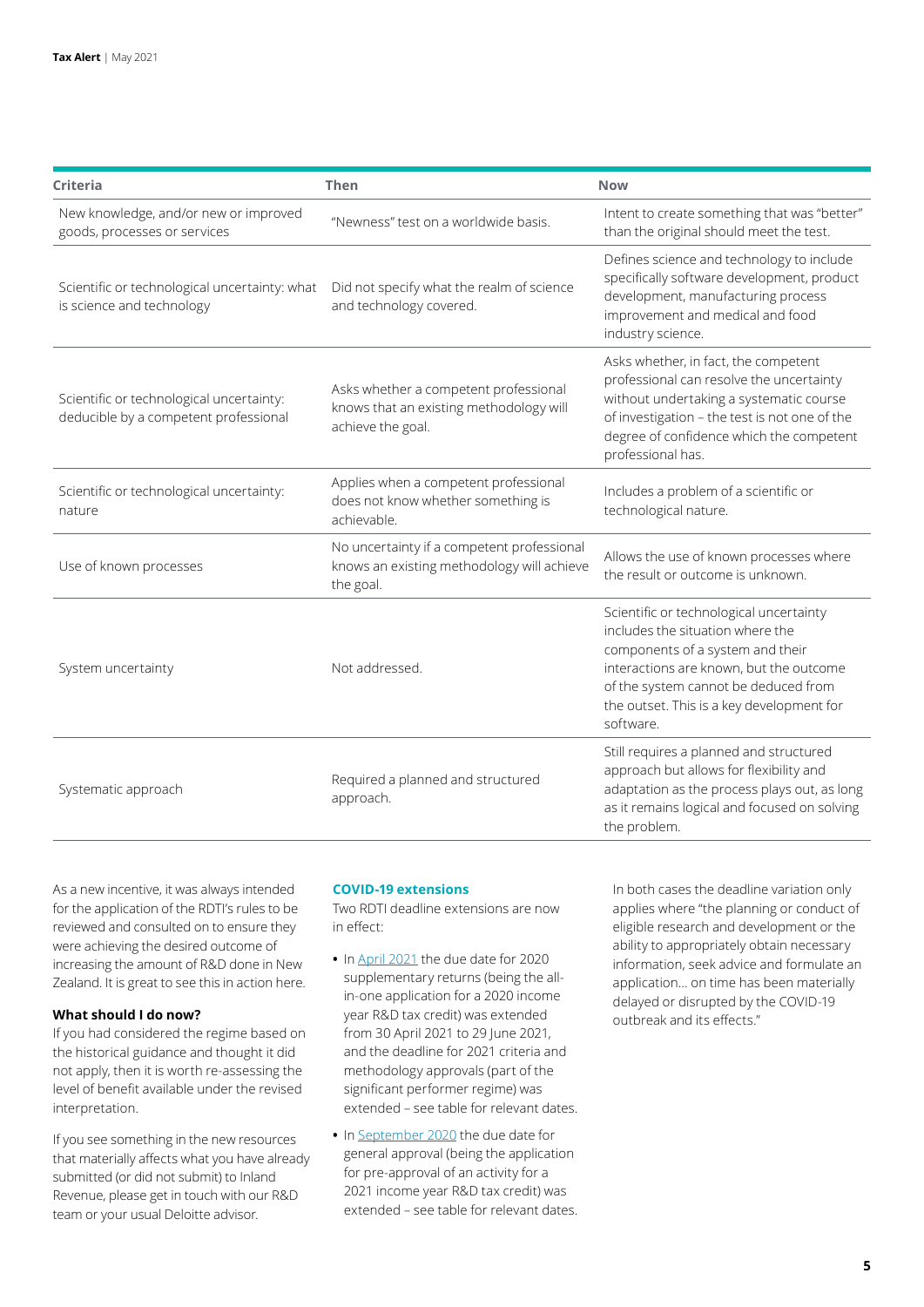| <b>RDTI</b> obligation                                                    | <b>Original due date</b>                          | <b>COVID-19 extension</b>                        |
|---------------------------------------------------------------------------|---------------------------------------------------|--------------------------------------------------|
| 2020 supplementary return (all balance dates with extension of<br>time)   | 30 April 2021                                     | 29 June 2021                                     |
| 2021 general approval application (March balance date)                    | 7 May 2021                                        | 7 August 2021                                    |
| 2021 general approval application (other balance dates)                   | 7th day of the second month<br>after balance date | 7th day of the fifth month after<br>balance date |
| 2021 criteria and methodologies approval (March or late<br>balance dates) | 7th day of the second month<br>after balance date | 7th day of the fifth month after<br>balance date |
| 2021 criteria and methodologies approval (early balance dates)            | 7th day of the second month<br>after balance date | 7 August 2021                                    |

#### **How do I access the extension?**

Register for the RDTI, then file your return or application by the extended due date – no official opt in is required. Ensure that you have records available supporting your eligibility for the extension. As we all know, COVID-19 had wide-ranging impacts. The need for the extension may come from various areas of your business, from the actual R&D work to the recording. Documentation explaining why time was spent elsewhere (e.g. finance team members were required on wage subsidy matters and delayed in reviewing eligible R&D expenditure) would be useful.

There are some quirks to the application of these extensions, please get in touch with your usual Deloitte advisor if you are unsure on how they apply to your business.

#### **Further extension**

Note that following the initial publication of this article, a further extension of due dates has been announced to 31 August 2021 for:

- **•** year one (2019-20 income year) supplementary returns; and
- **•** year two (2020-21 income year) general approvals and criteria and methodologies (CAM) approvals.

#### **Callaghan Growth Grant top up, and refundability**

In addition to the above, former Growth Grant claimants have been notified of an additional transitional support in the form of a one-off adjustment to the RDTI claim entitlement for the 2022 income year (and potentially earlier years). In order to be eligible for the support, businesses will need to enrol and complete an RDTI application. Further details on the transitional support and how to access it will be released in the coming months, please get in touch if this is of interest to your organisation.

The Government is also investigating how businesses in a non-taxpaying position may be able to access RDTI refunds in-year. This would be a welcome change to assist with cash flow.

Keep in mind some of the key points for preparing your RDTI claim covered in our previous Tax Alert article here.

For more information, contact our specialist R&D team or your usual Deloitte advisor.



**Simon Taylor Director** Tel: +64 9 953 6094 Email: sitaylor@deloitte.co.nz



**Brendan Ng Senior Consultant** Tel: +64 4 495 3915 Email: brng@deloitte.co.nz



**Denver Ingram Consultant** Tel: +64 4 832 2820 Email: deingram@deloitte.co.nz

There are some quirks to the application of these extensions, please get in touch with your usual Deloitte advisor if you are unsure on how they apply to your business.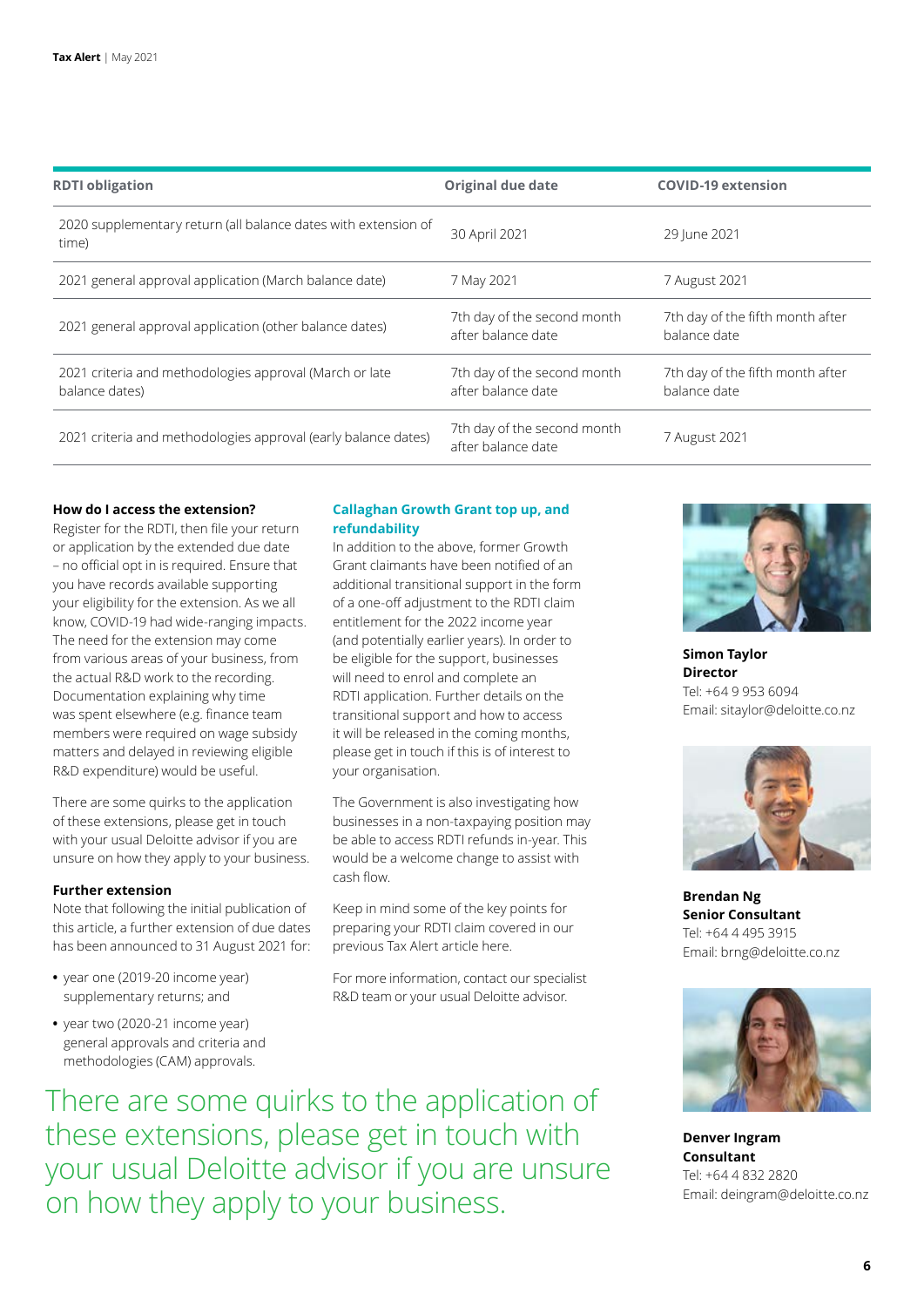### Loss carry back rules – is it too late to get the benefit?

By Hiran Patel



If you are considering the application of the loss carry back rules, then it's time to act as the 2021 income year is the last opportunity to use this concession.

The introduction of the temporary loss carry back rules was part of the Government's response to the impacts of the COVID-19 outbreak (see [our](https://www2.deloitte.com/nz/en/pages/tax/articles/loss-carry-back-rules.html)  [article](https://www2.deloitte.com/nz/en/pages/tax/articles/loss-carry-back-rules.html) at the time the rules were introduced). This was a positive initiative from the Government, however this measure was only intended to apply to businesses being in losses for the 2020 and 2021 income tax years.

The Government had indicated an intention to develop a permanent loss carry-back

mechanism to apply from the 2022 income year onwards, but this has been put on hold due to fiscal concerns.

To recap on the eligibility requirements, a taxpayer must have made or anticipate they will make a loss in either of the 2020 or 2021 income years. The taxpayer must have a profit in the year prior to the loss year. Given tax returns for the 2020 income year should already have been filed, the remaining option available to taxpayers is to carry a loss from the 2021 income year back to the 2020 income year

Given the temporary rules have been in place for a year, we have seen some practical issues as follows:

**• Ease of making elections**: A key benefit of this temporary regime was the ability to elect through the 2020 income tax return process for losses to be carried back to the 2019 income year. Now that the filing deadline for 2020 income tax returns has passed, if an anticipated loss for 2021 was not already factored into the 2020 tax return, until the 2021 tax return is filed the only method to access an anticipated 2021 tax loss is to undertake a section 113 request in relation to the 2020 tax return. While not explicitly clear in the enacted legislation, Inland Revenue has also indicated that taxpayers should make an election to use the mechanism through the myIR portal.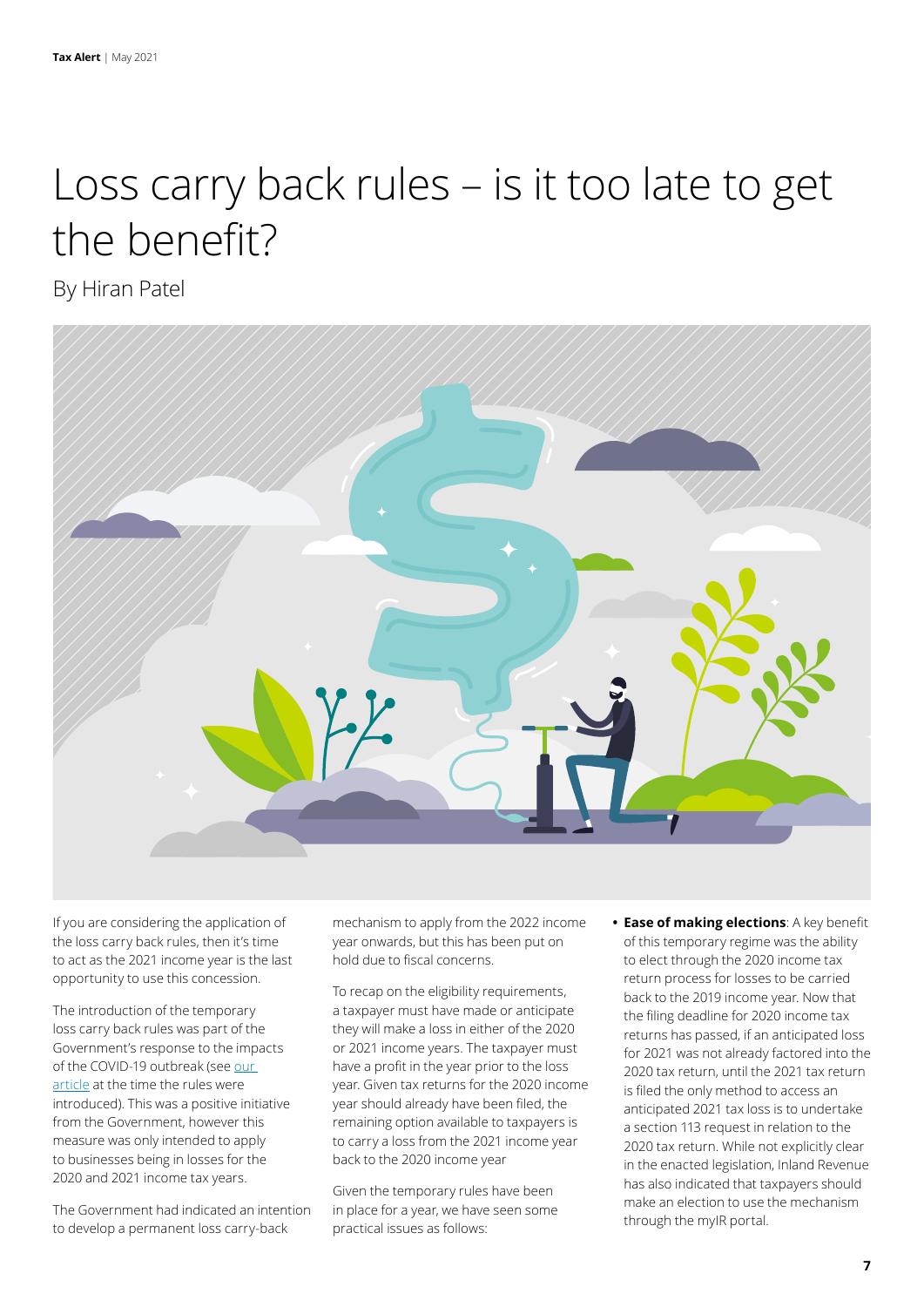The introduction of these rules during the COVID-19 pandemic was a great initiative, however, taxpayers should be prudent when looking to use these rules to ensure they are correctly applied, and that UOMI risk is mitigated.

**• UOMI exposure**: Many taxpayers would have been able to carry back losses from the 2020 income year to the 2019 income year using finalised loss positions for 2020. However, taxpayers carrying back 2021 losses to the 2020 year through the income tax return process may have been using forecasted losses for 2021. This creates an exposure to use of money interest from the first provisional tax instalment date in the 2020 year if forecasted 2021 losses turn out to be incorrect. While it *was* possible to re-estimate the 2021 loss carry back once an election was made, this was only able to be done before the 2020 return was filed or by the due date for filing (which has now passed). As a result, taxpayers who have carried back losses based on forecasted results should be mindful of the election made during the process of preparing their 2021 tax position, and should look to use tax pool intermediaries if they have overstated their loss carry back position.

**• Group of companies**: Where taxpayers have a group of companies and tax losses can be offset, then this requires consideration prior to a loss carry back election being made. The ordering rules require losses to first be offset against profits in the group in the current year (e.g. 2021 losses should first be applied to any 2021 taxable income of group entities). Following this, once the quantum of losses to be carried back have been calculated, the loss entity is first required to carry back its losses to

be offset against its own taxable income in the prior year. If excess losses are still available, then the excess loss can be offset against the taxable income of other group companies in the prior year. Inland Revenue have a loss carry back grouping template which can be used as part of the election process to assist with applying the ordering rules.

**• Imputation credits**: Refunds are only available to the extent the taxpayer (if a company) has sufficient imputation credits at the date of the most recently ended tax year, so it's important to check your imputation credit account balance before using these rules. As losses can only be carried back one year, if a refund of provisional tax was obtained from filing the 2020 return, then this would also impact on the imputation credit account balance.

#### **Conclusion**

The introduction of these rules during the COVID-19 pandemic was a great initiative, however, taxpayers should be prudent when looking to use these rules to ensure they are correctly applied, and that UOMI risk is mitigated. Given the rules are only applicable for losses in the 2020 and 2021 years, taxpayers will have until the filing date of 2021 returns of 31 March 2022 (provided they have an extension of time) to make use of this initiative.

Contact your usual Deloitte advisor for more information.



**Hiran Patel Asssociate Director** Tel: +64 4 831 2432 Email: hiranpatel@deloitte.co.nz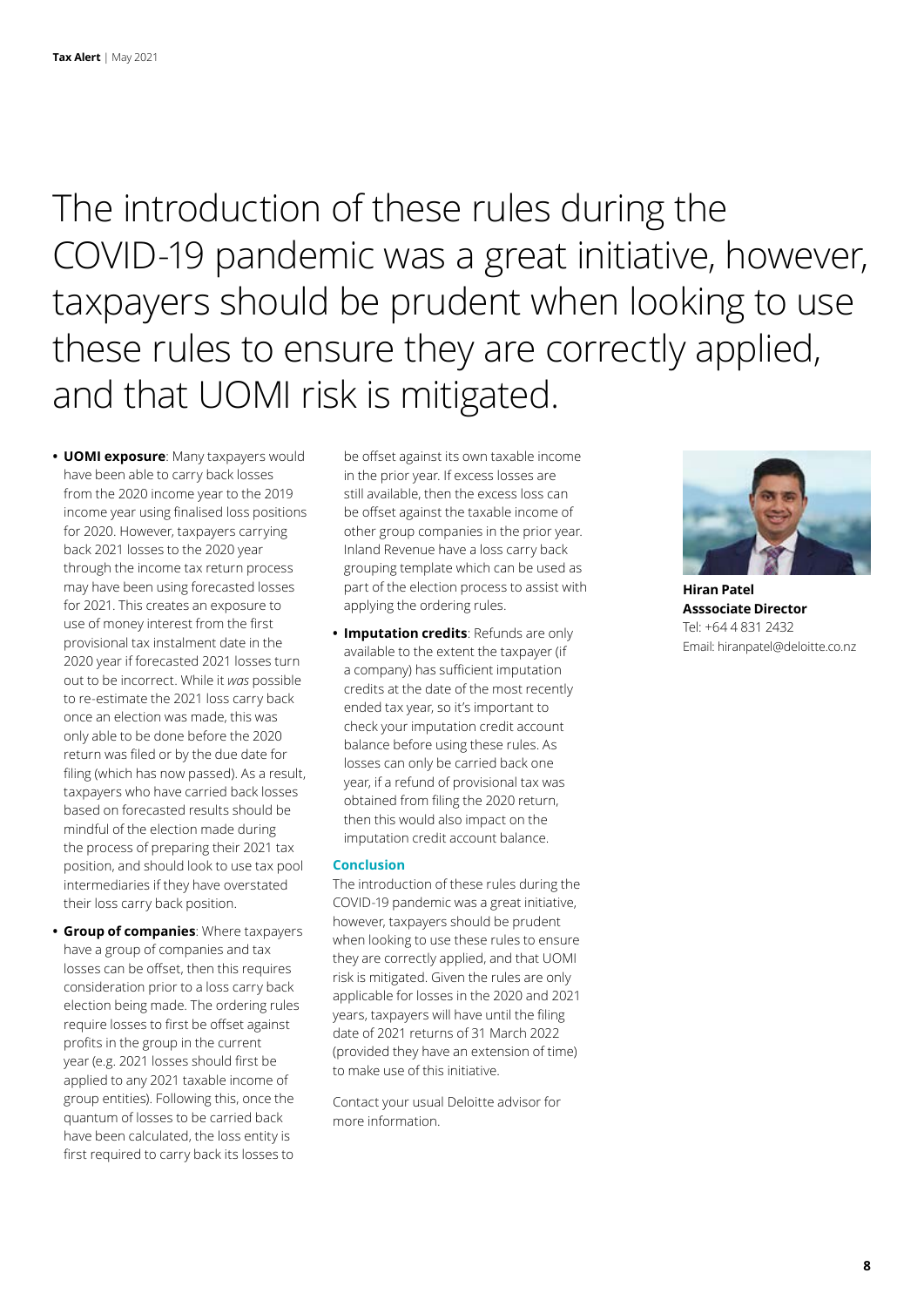# Data analytics - Inland Revenue loves it, how can you make it work for your business?

By Emma Marr



For the last couple of years Inland Revenue have been sounding a drum – the Business Transformation project has substantially improved the depth and breadth of data Inland Revenue have at their fingertips, and their ability to analyse it. The tax collectors are starting to flex their new muscle (as real estate agents and builders would be aware, which we discuss below), and we can expect to see more proactive activity by Inland Revenue as a result.

On the other hand, firms like Deloitte have had sophisticated data analytics tools at their disposal for some time. We use these tools to review a wide range of information for clients who deal with huge volumes of data. In the tax context, this enables clients to confirm their processes are working as expected, and assist in identifying any areas for improvement.

#### **First: focus on real estate agents**

An example of Inland Revenue mining their vast pool of information is a recent focus on expenses claimed by real estate agents. Inland Revenue identified that real estate agents were claiming a high level of expenses compared to income, relative to other businesses, and believed they could be claiming personal expenses against their income, rather than identifying those that were business-related. This would

reduce taxable income and the amount of tax real estate agents would pay.

Inland Revenue advised they would be contacting any such real estate agents to request records supporting the expenses claimed. Inland Revenue has provided [specific information](https://www.ird.govt.nz/pages/campaigns/real-estate-agents) for such agents and sales people, including a [guide to tax](https://www.ird.govt.nz/-/media/project/ir/home/documents/forms-and-guides/ir800---ir899/ir830/ir830-2021.pdf) for those working in the real estate industry, information on record keeping, making voluntary disclosures for past returns that might be wrong, and a link for people to anonymously report tax evasion or fraud.

#### **Second: builders cash jobs**

The next area of interest is the construction industry, with Inland Revenue launching a campaign based on the idea that [cashies won't rebuild our country.](https://www.ird.govt.nz/rebuild-nz)

Encouraging the construction industry taxpayers to "get it right from the start", Inland Revenue invoked Big Brother levels of observation, noting:

"We can see when tradies buy supplies, such as paint, carpet or timber without a corresponding declared job. We can also access information held by other Government departments, banks, loyalty cards, casinos and many other organisations to make sure all income is being declared."

As well as providing guides on record keeping, GST and employing staff, as with the real estate agent campaign, Inland Revenue again encourages making voluntary disclosures for past returns that might be wrong, and provides a link for people to anonymously report tax evasion or fraud.

#### **Third: new 39% rate**

Although no official "campaign" has been announced, Inland Revenue will undoubtedly be checking that payroll taxes (including FBT and ESCT) are being correctly aligned with the 39% rate, and that employees receiving salary and wages taxed at 39% are applying the top marginal tax rate to other income they receive. From 1 October RWT will also increase. The information that Inland Revenue receives from payers of income will be matched with the tax paid by the recipients to ensure the right amount of tax is being paid.

#### **What's next: your business?**

This approach will inevitably be rolled out for any other industry or tax that Inland Revenue identifies as being an area of concern. All taxpayers should be thinking about the insight that data analytics will give Inland Revenue into the tax they pay, and their tax compliance processes.

If you'd like to discuss Deloitte's data analytics tools and capabilities, or how we can help you gain visibility and control over your tax profile and compliance processes, contact your usual Deloitte advisor.



**Emma Marr Associate Director** Tel: +64 4 470 3786 Email: emarr@deloitte.co.nz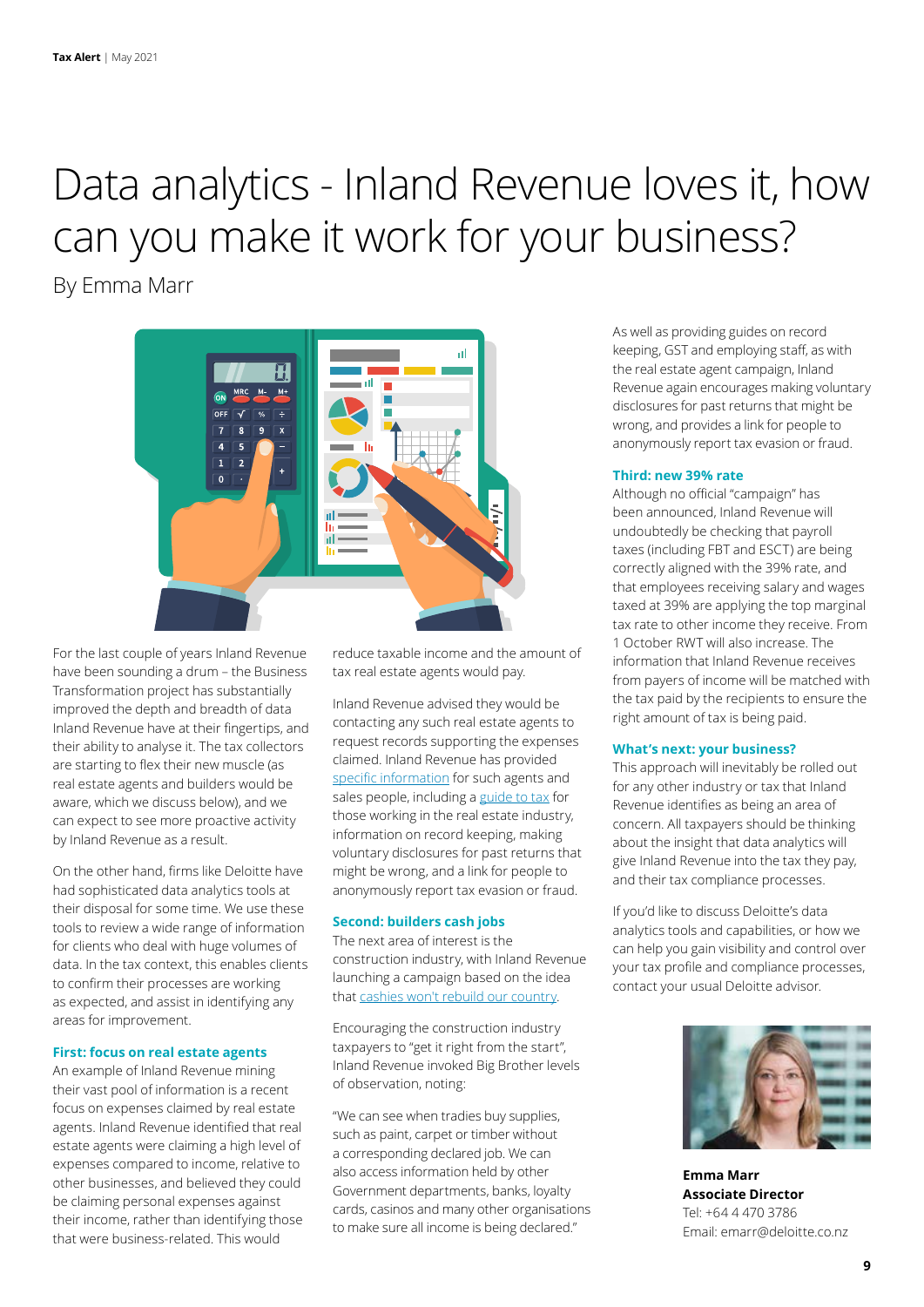### Time to review your Employer Superannuation Contribution Tax rates

By Robyn Walker and Charlotte Monis



When it comes to payroll, everything should be simple right, what could possibly go wrong? The truth is that plenty can go wrong, and one aspect of payroll has recently hit the headlines as a tax which can cause large and costly errors over an extended period. The culprit? Employer superannuation contribution tax (ESCT).

#### **What is ESCT?**

ESCT is a tax which is deducted from employer contributions to employees' KiwiSaver or other complying funds. The correct rate of ESCT to apply to each employee is based on the employee's marginal tax rate. However, determining which rate will apply requires knowledge of an employee's annual income. While this may seem simple, it's not always the case. The ESCT rate is calculated based on the employee's "ESCT Rate Threshold Amount", as set out in the following table:

| <b>ESCT Rate Threshold Amount</b> | <b>ESCT Rate</b> |  |
|-----------------------------------|------------------|--|
| $$0 - $16,800$                    | 10.5%            |  |
| $$16,801 - $57,600$               | 17.5%            |  |
| \$57,601 - \$84,000               | 30%              |  |
| \$84,001 - \$216,000              | 33%              |  |
| \$216,001 upwards                 | 39%              |  |

ESCT is applied at a flat rate based on the most appropriate rate for each employee. That ESCT rate is based on the ESCT Rate Threshold Amount, which is determined based on historical data or predicted information, depending on the length of service of a particular employee:

Option 1: If the employee was employed for the whole of the previous tax year; the total of prior year salary or wages, plus the gross amount of employer superannuation contributions (before deduction of ESCT) in the prior tax year.

Option 2: If option 1 doesn't apply; the total amount of salary or wages that the employer estimates will be derived by the employee in the tax year the contribution is paid, plus the amount of gross employer superannuation contributions (before deduction of ESCT) that the employer estimates they will pay in the tax year.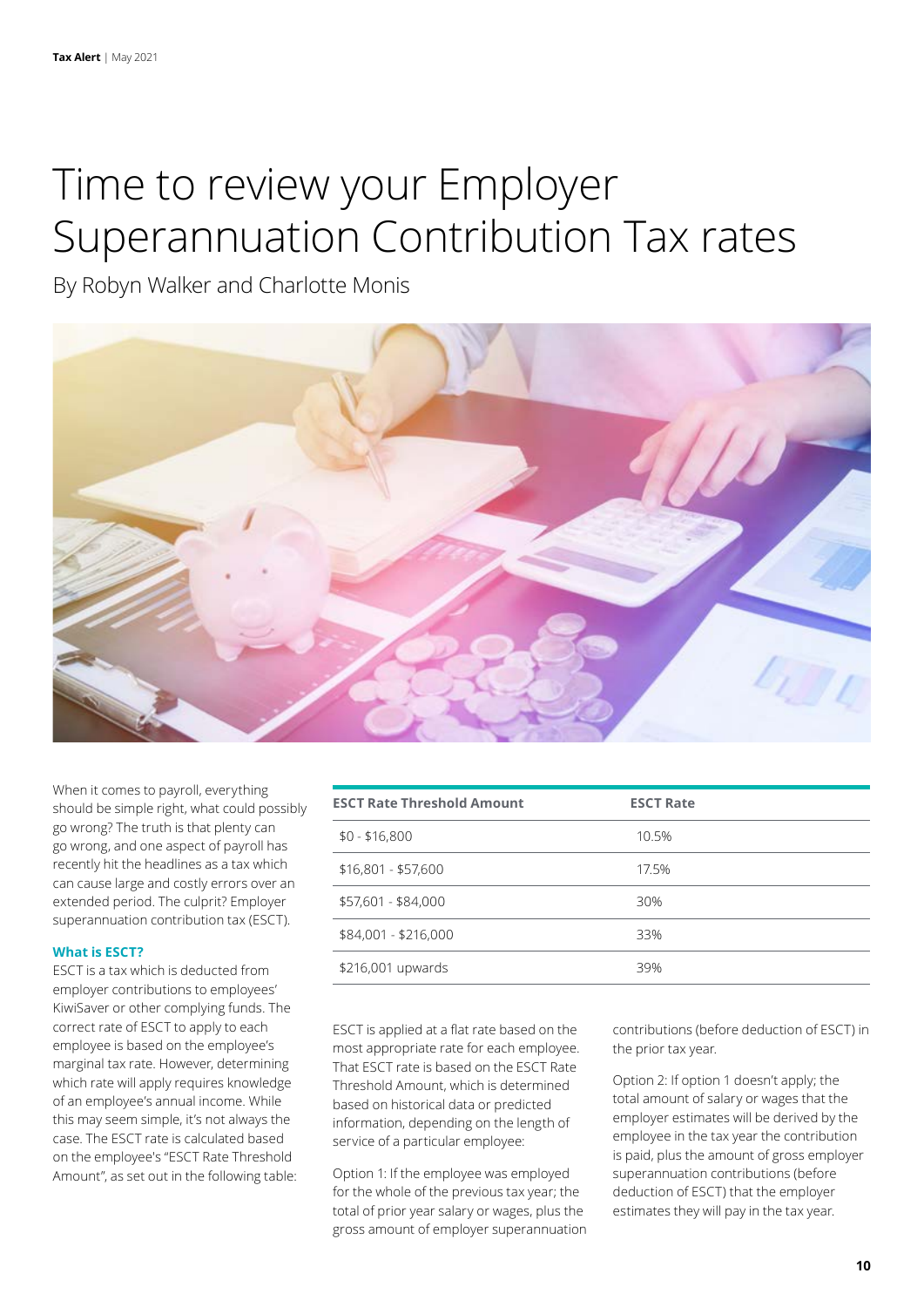#### **Common ESCT mistakes you don't want to make**

Some common mistakes to avoid:

- **•** Don't set and forget. ESCT rates need to be reviewed annually. This is especially important for employees who need to move from the "option 2" to "option 1" methodology described above.
- **•** Make reasonable estimates of earnings and superannuation contributions if you've got new employees.
- **•** Sense check and do spot checks. While many employers use payroll software, many software packages don't calculate ESCT rates correctly.
- **•** Don't forget former employees. If contributions are still made after an employment relationship has ended, ESCT still applies; but it applies at a flat rate of 39%.
- **•** Don't assume that you've got it right in the past. Until recently, Inland Revenue hasn't had a computer system which could catch errors on a timely basis. Inland Revenue's new computer system makes it easier to detect potential errors – they'll start sending letters to employers from May 2021.

#### **What to do if there is an error**

Inland Revenue's greater visibility of ESCT data now begs the question of what should be done if an error is identified? To correct a payment mainly depends on whether you paid too much or too little, and how the error occurred.

#### **A) If you've paid Inland Revenue too little**

When ESCT has been underpaid, the new ESCT figure is calculated using a gross-up formula. The net employers' contribution to the superannuation scheme should not be adjusted, instead the resulting ESCT is corrected by applying the gross-up formula.

#### **Example**

*Delight Limited makes a 3% employer contribution to its employees' KiwiSaver funds. Delight reviews its ESCT rates and discovers it has had two employees on the wrong ESCT rates*

Delight was deducting ESCT from contributions to Kerry at a rate of 30% but should have been using 33%. Kerry's gross earnings for the return is period was \$4000.

The gross employer contribution is  $$4000 \times 3\% = $120$ .

ESCT on this at 30% would result in a net employer contribution of \$84 and ESCT of \$36.

Since the ESCT was underpaid, Delight would need to use the following to calculate the correct ESCT:

#### **[(tax rate ÷ (1 − tax rate) × contribution to fund) − tax already paid]**

 $= [(.33 / (1-.33) \times $84) - $36] = $5.37$ 

Delight would need to increase the ESCT amount from \$36.00 to \$41.37 without making any adjustments to the net employer contribution of \$84 previously made to Kerry's KiwiSaver provider.

#### **B) If you've paid Inland Revenue too much**

When ESCT has been over-deducted, effectively the over deduction can be calculated, and Inland Revenue can transfer the excess amount to the superannuation fund.

#### **Example**

*Delight was deducting ESCT from Duncan's contributions at a rate of 33% but should have been using 17.5%. Duncan's gross earnings for the return is period was \$1500.* 

The gross employer contribution  $$1500 \times 3\% = $45$ 

ESCT on this at 33% would result in a net employer contribution of \$30.15 and \$14.85 ESCT.

ESCT on this at 17.5% would result in a net employer contribution of \$37.13 and \$7.87 ESCT.

To correct this, the Delight should contact Inland Revenue and arrange to decrease the ESCT from \$14.85 to \$7.87 and increase the net employer contribution from \$30.15 to \$37.13.

#### **Next steps**

Taxpayers should be undertaking regular reviews of taxes, including payroll related taxes. If it's been some time since you last lifted the lid on employment taxes, now is the time to do it. Deloitte is very experienced in conducting employment tax reviews so don't hesitate to get in touch with your usual Deloitte advisor for more information.



**Robyn Walker Partner** Tel: +64 4 470 3615 Email: robwalker@deloitte.co.nz



**Charlotte Monis Consultant** Tel: +64 4 470 3634 Email: cmonis@deloitte.co.nz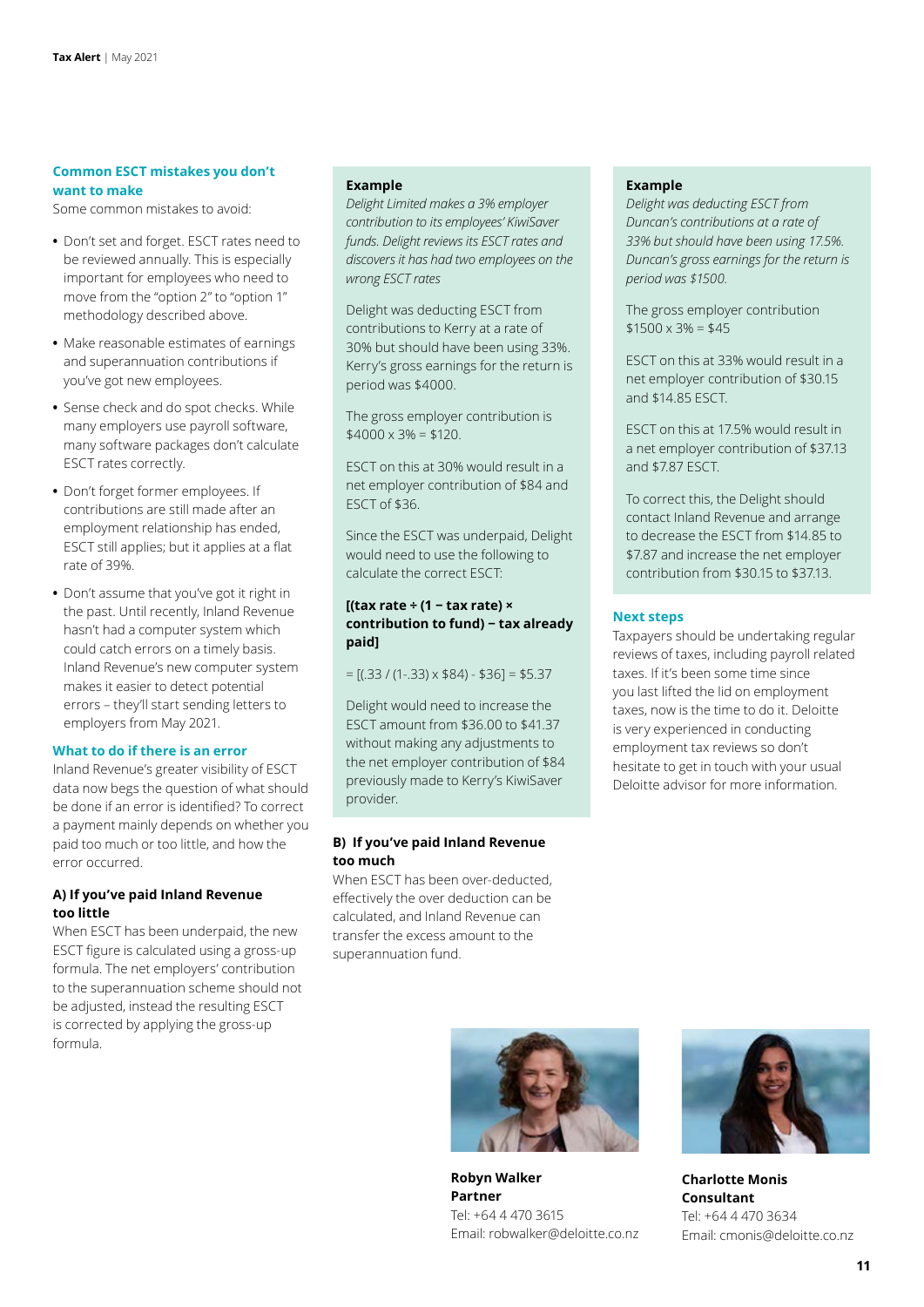### Taxing Social Media

By Robyn Walker and Mila Robertson



Social media influencers can live a complex life. From keeping up with TikTok trends, to 'vlogging' their morning routines, and even live streaming their gaming habits. With the release of Inland Revenue's ('IR') [latest draft Interpretation](https://www.taxtechnical.ird.govt.nz/-/media/project/ir/tt/pdfs/consultations/current-consultations/pub00365.pdf)  [Statement,](https://www.taxtechnical.ird.govt.nz/-/media/project/ir/tt/pdfs/consultations/current-consultations/pub00365.pdf) their lives are about to get just that little bit more taxing, literally.

Positively, social media creators are joining cryptocurrency investors in a group of taxpayers deemed to have situations complicated enough they deserve tailored guidance from IR for their nuanced circumstances (see our previous articles [here](https://www2.deloitte.com/nz/en/pages/tax-alerts/articles/investing-in-cryptocurrency.html) and [here\)](https://www2.deloitte.com/nz/en/pages/tax-alerts/articles/guidance-on-cryptoassets.html). This guidance shows that IR are committed to helping taxpayers with unique situations take a correct tax position.

Much of the contents of the draft interpretation statement should not be new to accountants, but they serve as a reminder of the general principles that underpin our tax system, and, importantly how they apply to a some unique situations. Essentially, this statement applies to anyone that posts online content including bloggers, youtubers, gamers and even Instagram models. We summarise some of the key points from the draft statement below.

#### **Income**

When considering whether income will arise in the hands of the content creator, the general factors that deem income to arise for an individual need to be considered. These boil down consideration of the following points:

- **•** The regularity of receipts;
- **•** The relationship between the recipient and the payer; and
- **•** The reason for the payment of the amount.

For amounts received to be income for content creators IR suggests the most important consideration is likely to be the regularity of receipts. For content creators, it would likely be a question of whether they are regularly receiving compensation for their posts or content. Obviously, payments to influencers are not likely to be neatly tied into the concept of regularity

like salary and wage earners. However, if there is a pattern of the influencer receiving payments, income is likely to be derived and will need to be included in their tax returns.

As discussed further below, income does not just relate to cash payments influencers receive.

#### **Barter transactions**

Influencers and companies who leverage influencers as a part of their marketing strategies will be aware payment for online content is not always, or often, received in cash. This means that influencers have to be a bit more creative in order to derive financial gain from their online content. Often this results in companies providing creators with their products to promote to their audiences - "freebies" can be the currency being operated in rather than cash. This is what IR terms a barter transaction.

For example, you are a company that specialises in producing the latest in hair straightening products. A way to directly market your hair straighteners to your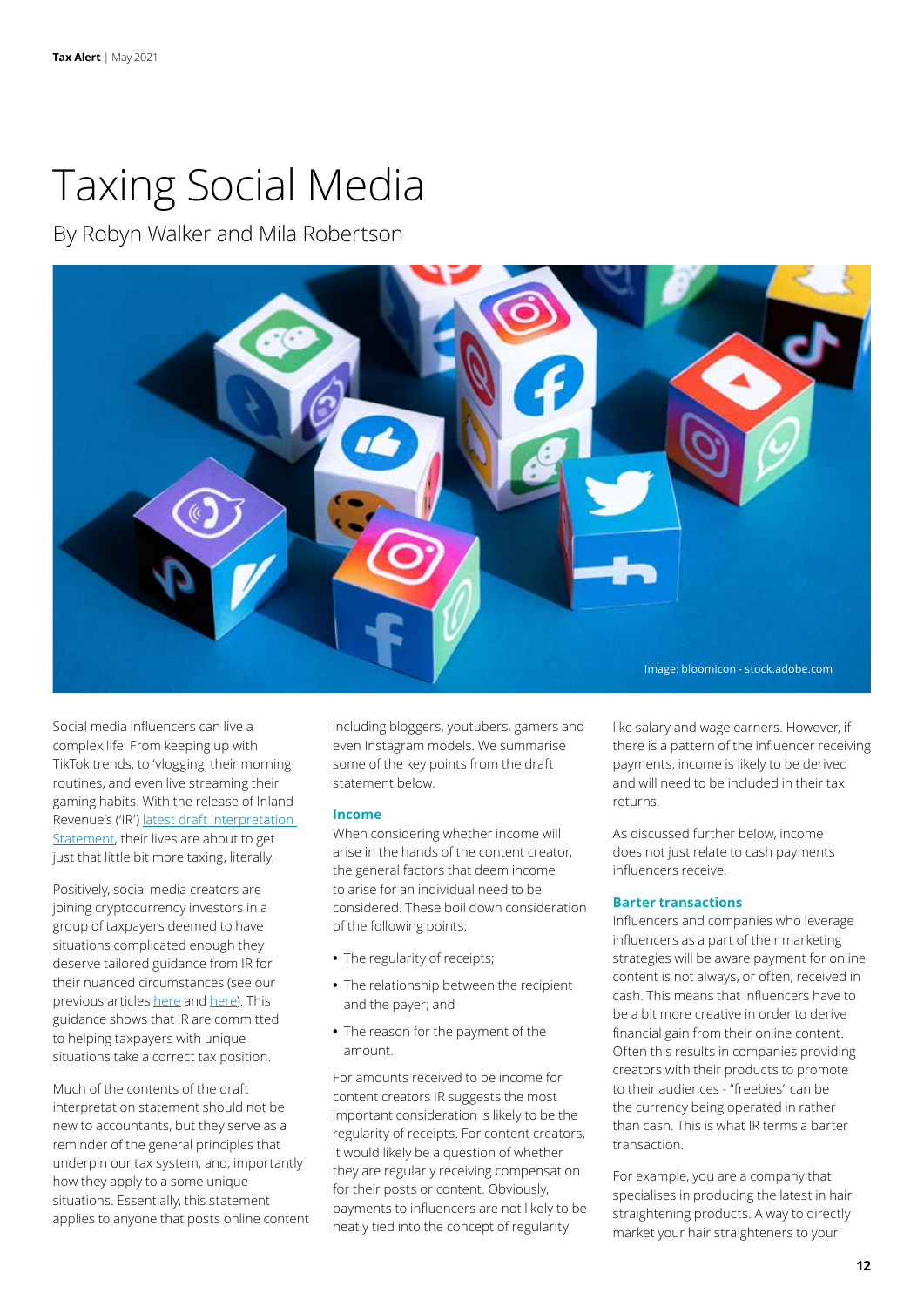Obviously, payments to influencers are not likely to be neatly tied into the concept of regularity like salary and wage earners. However, if there is a pattern of the influencer receiving payments, income is likely to be derived and will need to be included in their tax returns.

target market would be to provide a beauty influencer with your newest hair straightener. The obvious benefit to the creator being the free hair straightener (which may have a retail price of several hundred dollars), with the company able to achieve low cost, targeted marketing in return, through the influencer posting on social media promoting the product. Although no cash is being exchanged, IR's guidance suggests that if this was a regular occurrence for the beauty influencer, or part of their overall income earning activity, the influencer would be subject to tax on the re-sale value of the hair straightener.

A further closely related issue is if the influencer then goes on to actually resell the hair straightener. The implication of this being that income is again likely to arise for the influencer, being the amount the influencer resells the hair straightener for. IR is clear that there will be no double taxation and the guidance notes that a deduction will be allowed for the 'cost' (being an amount equal to the receipt).

Interestingly, when the influencer is provided with an experience or consumable item, income is unlikely to arise – unless the item can be monetised through sale. IR provides an example where a fashion blogger is invited to attend a runway show and her name is put on the door. In this instance there is no invitation or ticket that the influencer can re-sell and as such there is no income that arises. The same position is also true for consumable items that must be used during the promotion of a product or service (for example an online gamer who receives energy drinks to consume while streaming). IR also accept that some items may be a very low, or no, resale value; for example second-hand personal items.

#### **Claiming deductions for expenditure in connection with income**

Like with all self-employed individuals, certain expenditure will be deductible where it is incurred in connection with an income earning activity. IR emphasises in this guidance the point that expenditure that is private and domestic in nature, such as clothing, will almost always not be an allowable deduction. IR also notes that where content creators are incurring expenditure with a dual purpose of deriving income and their own personal use, there will need to be an adjustment to apportion the private use element as non-deductible. For example, claiming a deduction for depreciation loss on a creator's laptop will likely need to be apportioned for the element of personal use that most likely occurs on the laptop.

#### **Withholding obligations**

One topic that may come as a surprise is that some payments to influencers will be considered schedular payments. The implication of this is that the person or company paying the creator has an obligation to withhold tax on these payments. Some examples include payments for:

- **•** A performance at a sporting event or competition (or advertising a product as part of the event);
- **•** Acting, signing, playing music, dancing or entertaining generally (or advertising a product as part of the event);
- **•** Modelling fees (which includes personal attendance for any promotional purpose, for photography, for supplying personal photographs, or for supplying personal endorsements or statements); and
- **•** Media production fees (e.g. producing a video for an advertisement).

**•** Payments to creators to livestream their online gaming in an esports competition is explicitly given as an example of a schedular payment.

#### **GST considerations**

A further matter that content creators need to keep in mind is the GST implications of their activities. This guidance provides a timely reminder that where creators expect their supplies of goods or services to exceed \$60,000 in any 12 month period, they need to register for GST and charge it on the goods and services they provide. This supply includes amounts derived in barter transactions as detailed above.

For more information on any of the topics above, please contact your usual Deloitte advisor.



**Robyn Walker Partner** Tel: +64 4 470 3615 Email: robwalker@deloitte.co.nz



**Mila Robertson Consultant** Tel: +64 4 470 3851 Email: mirobertson@deloitte.co.nz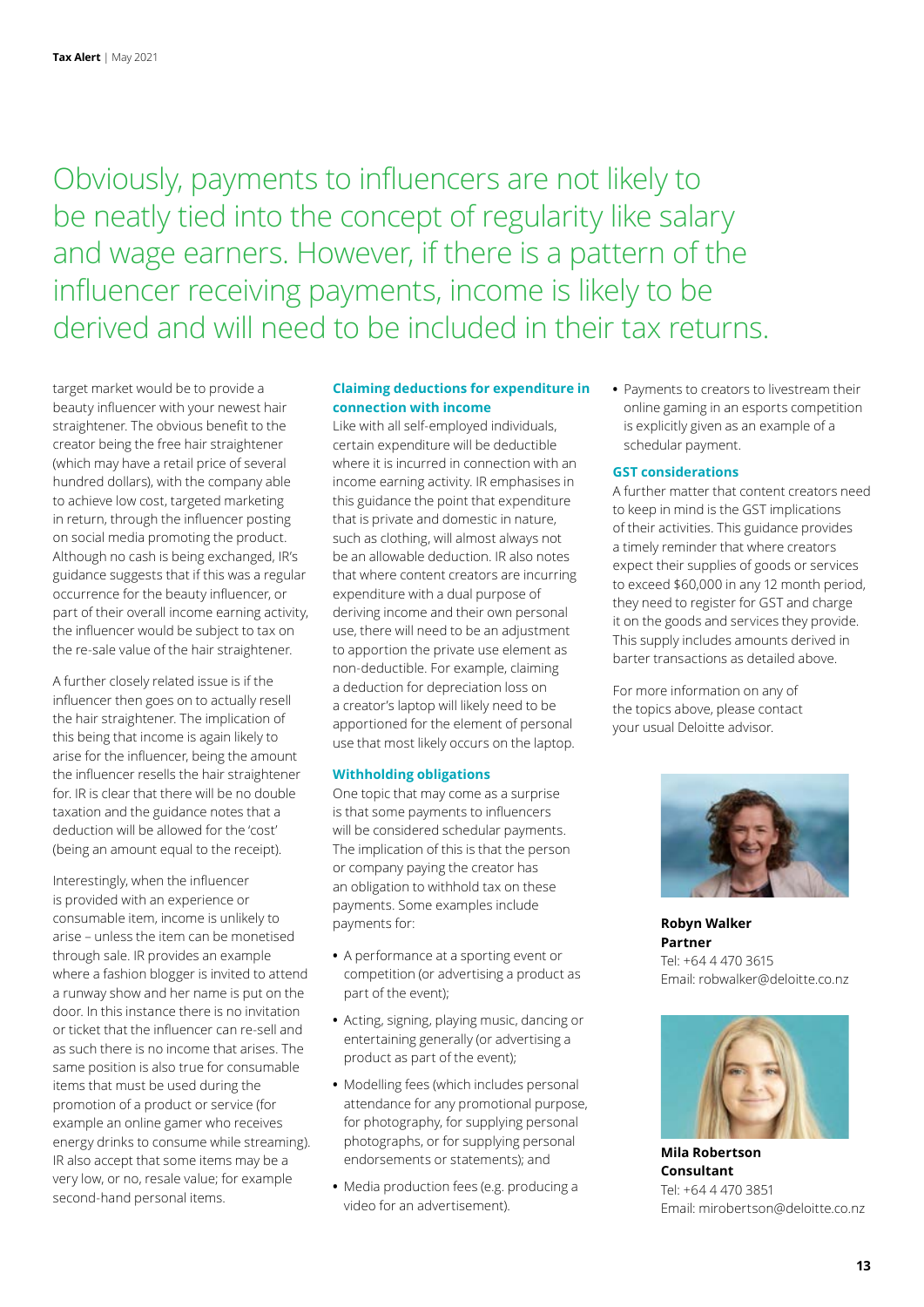### Do you know who can sign your corporate tax return?

By Justine Reed and Aryana Nafissi



The lead up to the 31 March tax filing deadline can be hectic. The last thing on anyone's mind is who is responsible for signing the final tax return but every year it is one of the most common questions we get asked. It can lead to delays in filing the return as companies try to track down a director or executive office holder to sign the return. This is more common for companies who operate their New Zealand business from an overseas jurisdiction, particularly if there is a legal requirement to appoint a specific person, and they are the only person who can sign the return. Case in point, companies in Australia are required to appoint a public officer for this task.

Luckily, in New Zealand there is no legal requirement to appoint a specific person. A company has the option of [electing](https://www.ird.govt.nz/managing-my-tax/getting-someone-to-act-on-my-behalf/nominated-person/let-someone-act-on-your-behalf)  [a nominated person](https://www.ird.govt.nz/managing-my-tax/getting-someone-to-act-on-my-behalf/nominated-person/let-someone-act-on-your-behalf) to sign on the company's behalf, otherwise the return can be signed by whoever the company deems to be an authorised person.

So how do you decide who can be an authorised person?

Unfortunately (or fortunately), there is no definition of "authorised person" in the tax legislation. The Tax Administration Act 1994 just states that a return signed and filed by a person is deemed to have been made by that person or by their authority, unless proved otherwise.

Over the years, IR has taken the view that anyone can sign a tax return if they have the authority to do so. The company can expressly provide authority, or it can be implied by virtue of the position that the signer holds. So, this means that anyone that a company authorises to sign off the tax return has the authority to do so. It could be the CEO, General manager, CFO or even the tax manager along with the more usual directors or executive office holders of the company.

It should be noted that tax returns do not have to be physically signed, they are able to be e-signed (which the majority of our clients now do) and emailed to us for filing. However, if you do wish to physically sign the return, you do not need to provide us with the original copy, scanned copies are fine.

With the 2021 tax season kicking off, now is a great time to think about who within the company you are comfortable with signing the tax return and putting processes in place to ensure a streamlined approach, to ensure that there are no delays in getting the return signed.



**Justine Reed Associate Director** Tel: +64 9 303 0761 Email: justreed@deloitte.co.nz



**Aryana Nafissi Consultant** Tel: +64 9 953 6120 Email: anafissi@deloitte.co.nz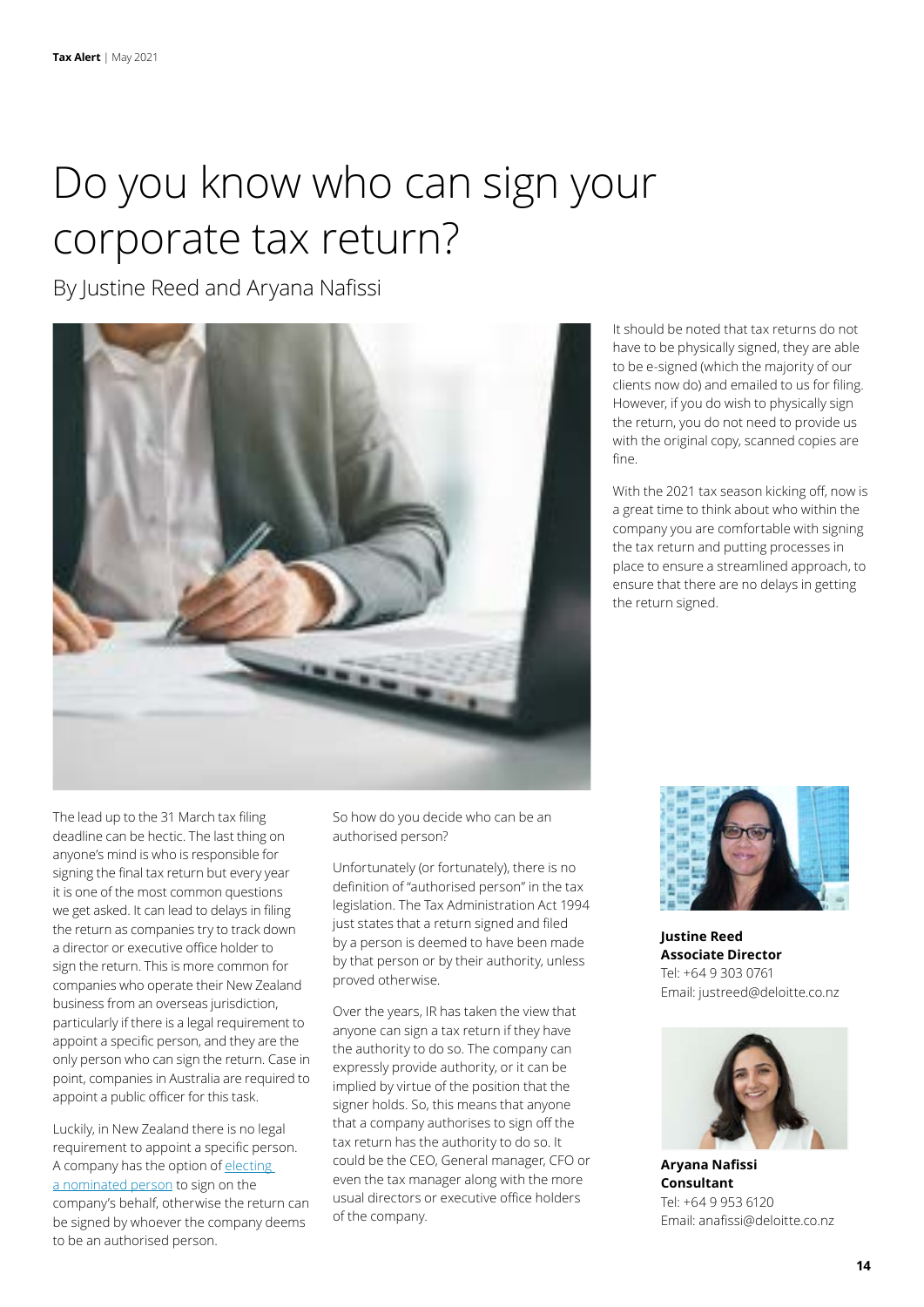### Snapshot of recent developments



### Tax legislation and policy announcements

#### **Special report on the Annual Rates Act**

On 9 April 2021, Inland Revenue released a special report on the [Taxation](https://www.legislation.govt.nz/act/public/2021/0008/latest/LMS352578.html)  [\(Annual Rates for 2020-21, Feasibility](https://www.legislation.govt.nz/act/public/2021/0008/latest/LMS352578.html)  [Expenditure, and Remedial Matters\) Act](https://www.legislation.govt.nz/act/public/2021/0008/latest/LMS352578.html)  [2021](https://www.legislation.govt.nz/act/public/2021/0008/latest/LMS352578.html) and this has been [further updated](https://taxpolicy.ird.govt.nz/-/media/project/ir/tp/publications/2021/2021-sr-arferm-act/2021-sr-arferm-act-v2-pdf.pdf) on 28 April 2021, to incorporate a few minor corrections and updates under feasibility expenditure. The report includes further guidance and examples on key areas of the Act. This precedes the coverage of the Act in an upcoming edition of the Tax Information Bulletin.

#### **Order in Council – Meaning of accommodation**

On 22 April 2021, the [Income Tax](http://intelliconnect.wkasiapacific.com/docmedia/attach/WKAP-TAL-DOCS-PHC/2/ntxtnews_45331352.pdf)  [\(Employment Income - Meaning of](http://intelliconnect.wkasiapacific.com/docmedia/attach/WKAP-TAL-DOCS-PHC/2/ntxtnews_45331352.pdf)  [Accommodation\) Regulations 2021](http://intelliconnect.wkasiapacific.com/docmedia/attach/WKAP-TAL-DOCS-PHC/2/ntxtnews_45331352.pdf) was issued under s CE 1(4) of the Income Tax Act 2007 and came into force on the same date. This Order in Council establishes a tax exemption in relation to accommodation that is provided to an employee between 22 April 2021 and 30 June 2022 in order to enable the employee to isolate due to the risk of the outbreak or spread of COVID-19.

Inland Revenue statements and guidance

#### **Deduction notices**

On 12 April 2021, Inland Revenue issued Standard Practice Statement [SPS 21/01](https://www.taxtechnical.ird.govt.nz/-/media/project/ir/tt/pdfs/standard-practice-statements/processing/sps-21-01.pdf?la=en) – Deduction notices. This replaces SPS 11/04 – Compulsory deductions from bank accounts and takes effect from 12 April 2021. The statement sets out Inland Revenue's power to issue a deduction notice to recover outstanding amounts of tax from a third-party and provides guidance on how the Commissioner will use such notices.

#### **Depreciation rates for e-scooters and e-bicycles**

On 26 March 2021, Inland Revenue published Determination [DEP106](https://www.taxtechnical.ird.govt.nz/-/media/project/ir/tt/pdfs/determinations/depreciation/general/dep106.pdf?la=en) - Tax Depreciation Rates for e-scooters and e-bicycles used in the ordinary course of business, and e-scooters, e-bicycles and bicycles (pedal) used for short term hire of 1 month or less. This determination applies for the 2020/21 and subsequent income years.

#### **Consultation items**

#### **Deemed dividends**

On 21 April 2021, Inland Revenue published consultation document [PUB00362](https://www.taxtechnical.ird.govt.nz/-/media/project/ir/tt/pdfs/consultations/current-consultations/pub00362.pdf) - Deemed dividends. This draft interpretation statement considers when a transfer of company value from a company to a shareholder is treated as a dividend for tax purposes. It focuses on the types of transactions that are often entered into between small and medium-sized companies and their shareholders. It also considers when a transfer of value from a company to a shareholder is not treated as a dividend and is instead taxed under other rules. Submissions close on 27 May 2021.

#### **Compulsory zero-rating rules in transactions involving commercial leases**

On 14 April 2021, Inland Revenue released consultation document [PUB00383](https://www.taxtechnical.ird.govt.nz/-/media/project/ir/tt/pdfs/consultations/current-consultations/pub00383.pdf?la=en&hash=E70812EAAECFB322D22E9F0C98FFBC60) – GST – How do the compulsory zero-rating of land rules (CZR rules) apply to transactions involving commercial leases? Submissions close on 25 May 2021.